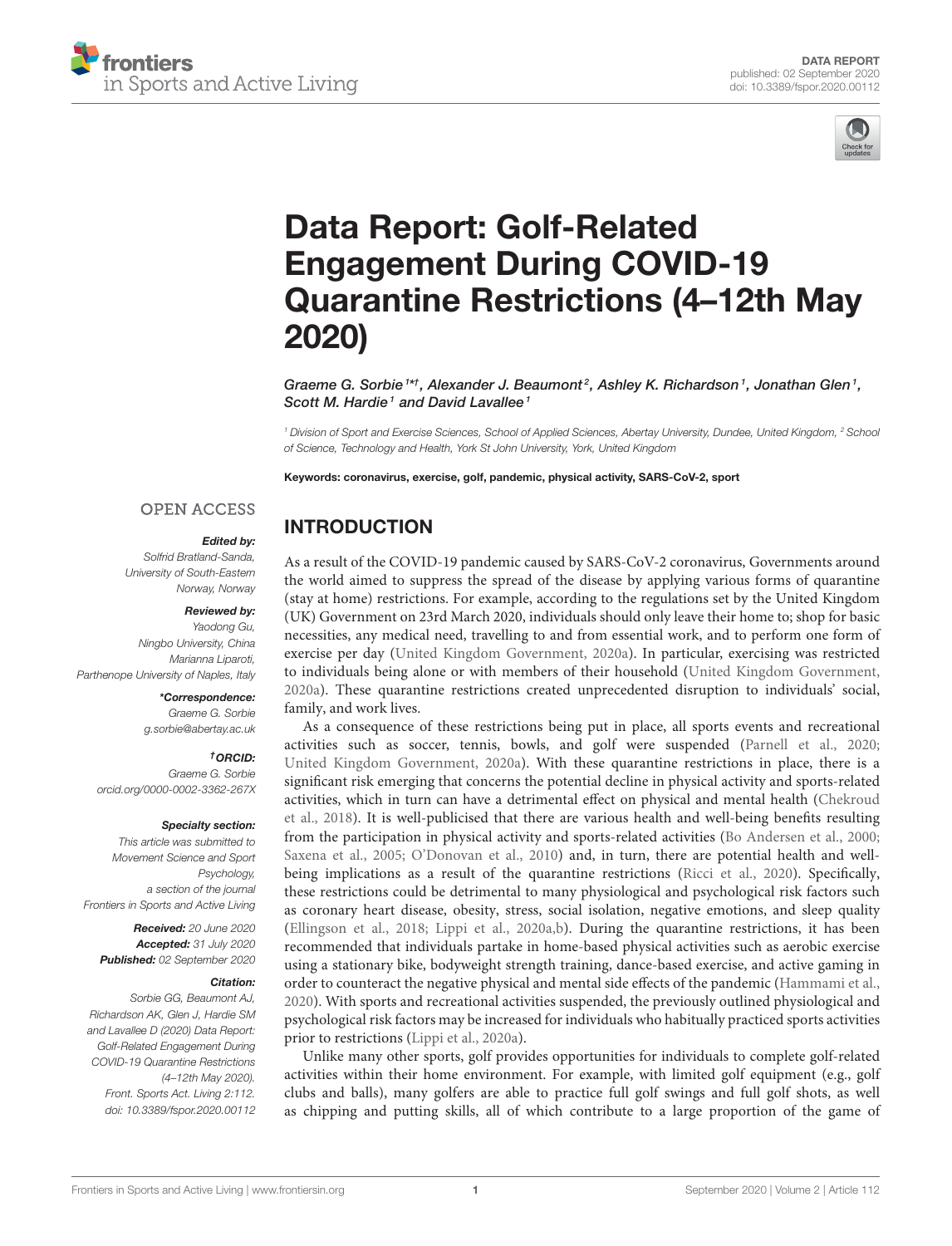golf [\(Keogh and Hume, 2012\)](#page-5-11). Active gaming at home can also provide golfers with opportunities to practice golf-related activities. This active gaming during the quarantine restrictions has been previously recommended and endorsed by Hammami et al. [\(2020\)](#page-5-10). There are many physical and mental health benefits of completing these golf-related activities including balance control [\(Sell et al., 2007;](#page-5-12) [Tsang and Hui-chan, 2010;](#page-5-13) [Gao et al.,](#page-5-14) [2011\)](#page-5-14), muscle function [\(Martinez Bustelo et al., 2016\)](#page-5-15), and strength and flexibility [\(Sell et al., 2007\)](#page-5-12). In addition, performing these skills during the quarantine restrictions may also provide opportunities to reduce sedentary time, which has during normal living, previously been associated with reduced cardiovascular risk factors [\(Young et al., 2016\)](#page-5-16) and improvements in mood, stress, and sleep quality [\(Ellingson et al., 2018\)](#page-5-7). It has been recommended that sedentary time for adults should be <7.5 h per day [\(Ku et al., 2018\)](#page-5-17). In addition to physical golf activities, the use of technology also provides opportunities for individuals to engage in other activities such as listening to golf-related audio files, watching golf tournaments on television, and/or receiving coaching sessions online. These golf-related activities can provide individuals with a continued sense of belonging in relation to their sporting community, which can therefore provide potential well-being benefits that have been previously linked to the sport [\(Belanger et al., 2013;](#page-5-18) [Murray et al., 2017;](#page-5-19) [Sorbie et al., 2020\)](#page-5-20).

As a result of restrictions to suppress the spread of the COVID-19 pandemic, and the unique opportunities that golf provides, this data report presents demographical details and golf-related activities that were performed during a period of quarantine (4–12th May 2020). In turn, these data can be used to compare golf-related activities across the different demographics.

### METHODS

Data collection commenced after the project received Institutional Ethical approval, at which point the survey was published online between the 4 and 12th of May 2020. The survey was closed on the 12th May 2020 as a result of many golf courses in the UK re-opening on the 13th May 2020 [\(United Kingdom Government, 2020b\)](#page-5-21). At the onset of data collection, the UK population had been under consistent movement restrictions for 42 days (6 weeks). The instructions for participants completing the survey were as follows: "You are being invited to participate in a 2-min survey assessing your golf activities during the Covid-19 lockdown (restricted movement to reduce day-to-day contact with other people) period. In order to be eligible for the study you must consider yourself as a social, amateur or professional golfer who participates in golf for recreational or competitive purposes. You must also be aged 16 or over. By completing this survey, you are providing consent for your anonymous data to be stored for a period of 10 years within a secured server and be used for research purposes. Participation is completely voluntary and you can withdraw from the study at any point without giving any reason." All golfers provided informed consent before completing the survey. Following this, golfers were provided with a set of questions relating to their demographics and golf experience: age, gender, country of residence, occupation, working status (during the period of quarantine), golfer status (professional golfer, golfer holding a handicap index, and social golfer), golf handicap index (if applicable), if they were playing on outdoor golf courses (during the period of quarantine; and if so, for how long), and how many rounds of golf they completed during 2019. Secondly, golfers were provided with a set of questions relating to golf-related activities during the period of quarantine: number of times physical golf skills outdoors (e.g., golf shots and chipping into a golf net) were performed; number of times physical golf skills indoors (e.g., chipping and putting) were performed; number of times physical conditioning exercises related to golf sessions (e.g., strength and conditioning programmes, gym programmes related to golf) were performed; number of times physical virtual reality golf skills (e.g., virtual reality golf games) were performed; number of times golf-related games (e.g., golf games on a console or mobile) were performed; number of times golf was viewed on television or any device (e.g., repeats of tournaments, golf shows/movies); number of times online golf tutorials (e.g., engaging with coaching videos on social media) were viewed; number of times golf related podcasts, audiobooks, or radio shows were listened to; number of times golf-related reading materials (e.g., magazines, books, journals) were engaged with; and any other golf-related activities that were performed during the period of quarantine. For the golf-related activity questions, golfers were provided with a 5-item response scale; 0 times, 1–9 times, 10-19 times, 20-29 times, and 30+ times (see [https://data.](https://data.mendeley.com/datasets/pnvv34cm37/draft?a=d80312a3-8588-413b-8eb1-473f007679b2) [mendeley.com/datasets/pnvv34cm37/draft?a=d80312a3-8588-](https://data.mendeley.com/datasets/pnvv34cm37/draft?a=d80312a3-8588-413b-8eb1-473f007679b2) [413b-8eb1-473f007679b2\)](https://data.mendeley.com/datasets/pnvv34cm37/draft?a=d80312a3-8588-413b-8eb1-473f007679b2).

# DATASET

The dataset includes 1,273 golfers [the descriptive data below is reported as percentage  $(\%)$  or mean  $\pm$  standard deviation]. Within the dataset, 87% of the golfers are male and 13% are female, aged 53  $\pm$  16 years. 95.2% of the golfers reside within the UK, 2% in the United States of America, 1.2% in Ireland, 0.5% in Canada, 0.3% in Australia, 0.2% in Gibraltar, 0.1% in Germany, 0.1% in France, 0.1% in the United Arab Emirates, and 0.3% did not answer. As a result of COVID-19, 19% of the golfers are working, 27% of golfers are working from home, 32% of the golfers are not working and 22% of the golfers are retired. In terms of golfer status, 93% hold a golf handicap index (15  $\pm$  8 golf handicap index), 5% are social golfers, and 2% are professional golfers. At the time of the data collection, 33 golfers were playing golf on outdoor courses. During 2019, the golfers completed a total of 70  $\pm$  52 rounds of golf.

**[Table 1](#page-2-0)** reports the number of times golf-related activities were engaged in during quarantine restrictions (4–12th May 2020) by country of residence, golfer status, gender, and working status as a result of COVID-19. Total and stratified sample sizes are indicated.

### Strengths and Limitations

The present dataset has several strengths: it was conducted with 1,273 golfers over an 8 day period; the dataset is representative to the numbers of registered golfers, including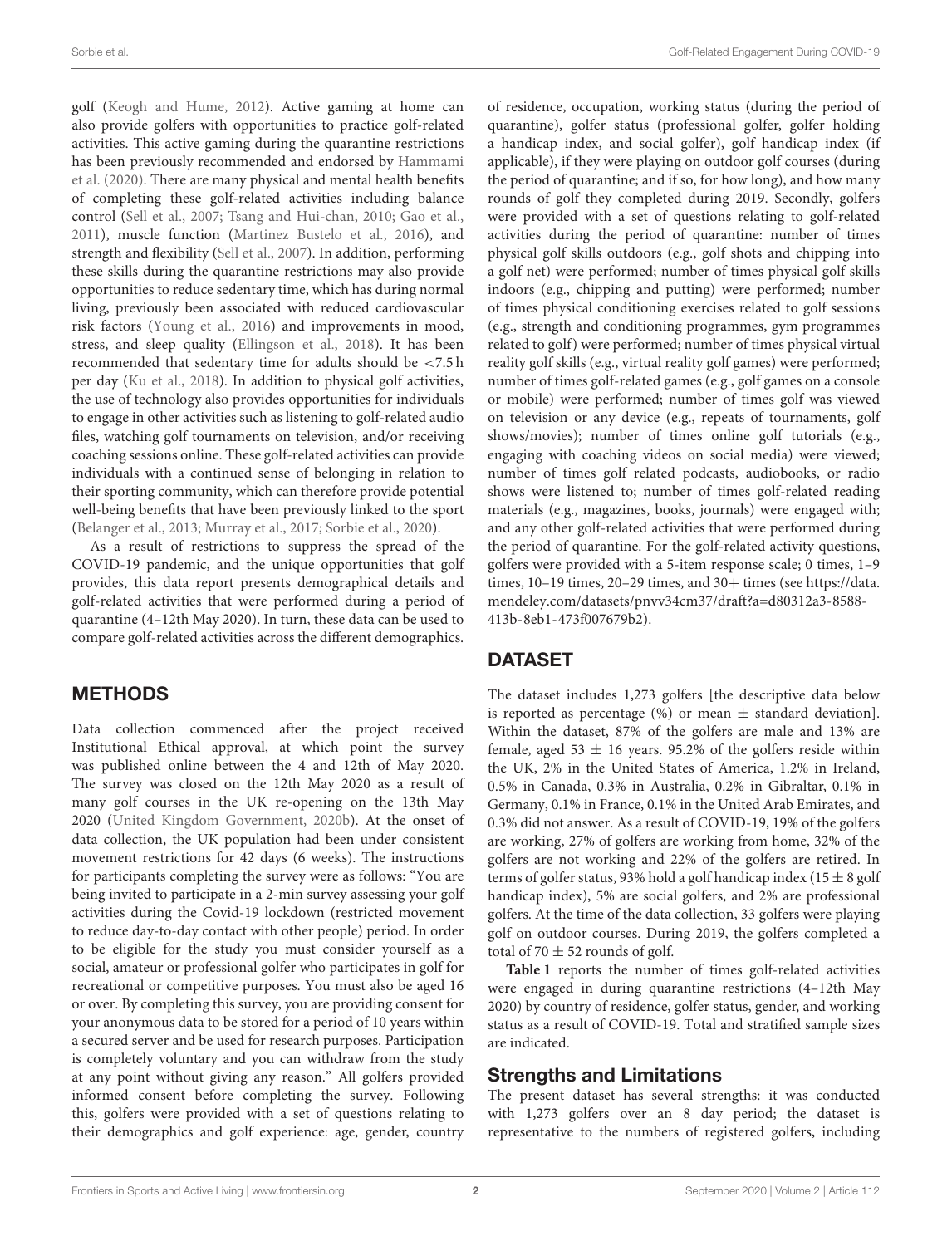<span id="page-2-0"></span>TABLE 1 | The number of times golf-related activities were engaged in during COVID-19 quarantine restrictions (4-12 May 2020) by country of residence, golfer status, gender, and working status as a result of COVID-19.

|               |                       |                     |                     |                     | <b>Category Outdoors Indoors Conditioning</b> | <b>VR</b>           | Games               | <b>TV/Device</b>          | Online         | <b>Podcasts</b> | Reading             |
|---------------|-----------------------|---------------------|---------------------|---------------------|-----------------------------------------------|---------------------|---------------------|---------------------------|----------------|-----------------|---------------------|
| Country       | Australia             | $\circ$             | 3                   | 3                   | $\mathbf{2}$                                  | $\overline{4}$      | $\overline{4}$      | 1                         | 2              | 3               | $\mathbf{2}$        |
| $(N = 1,269)$ | $(n = 4)$             | $1 - 9$             | 1                   | $\mathsf{O}\xspace$ | $\mathbf{1}$                                  | $\mathsf{O}\xspace$ | $\circ$             | $\overline{c}$            | $\mathbf{1}$   | $\mathbb O$     | $\sqrt{2}$          |
|               |                       | $10 - 19$           | $\circ$             | 0                   | 1                                             | 0                   | $\circ$             | 0                         | 0              | 1               | $\circ$             |
|               |                       | $20 - 29$           | $\circ$             | $\circ$             | $\circ$                                       | $\circ$             | $\circ$             | 1                         | 1              | $\mathbb O$     | $\circ$             |
|               |                       | $30+$               | 0                   | 1                   | $\circ$                                       | 0                   | $\circ$             | $\circ$                   | $\circ$        | 0               | 0                   |
|               | Canada                | $\circ$             | 3                   | 1                   | $\mathbf{2}$                                  | 4                   | 3                   | $\circ$                   | 2              | $\mathbf{2}$    | 1                   |
|               | $(n = 6)$             | $1 - 9$             | 1                   | 3                   | $\overline{4}$                                | $\mathbf{2}$        | $\mathbf{2}$        | 4                         | 3              | 4               | 3                   |
|               |                       | $10 - 19$           | $\circ$             | $\mathbf{1}$        | $\circ$                                       | $\circ$             | $\circ$             | 1                         | 1              | $\circ$         | $\circ$             |
|               |                       | $20 - 29$           | $\mathbf{1}$        | $\mathsf{O}\xspace$ | $\mathbb O$                                   | $\circ$             | 1                   | $\mathbb O$               | $\circ$        | $\mathbb O$     | $\mathbf{1}$        |
|               |                       | $30+$               | $\mathbf{1}$        | 1                   | $\mathbb O$                                   | $\circ$             | $\circ$             | 1                         | 0              | 0               | $\mathbf{1}$        |
|               | France                | $\circ$             | $\circ$             | $\mathsf{O}\xspace$ | $\mathbb O$                                   | $\circ$             | $\circ$             | $\mathbb O$               | $\mathsf O$    | $\mathbb O$     | $\mathbb O$         |
|               | $(n = 1)$             | $1 - 9$             | $\circ$             | $\circ$             | $\circ$                                       | $\circ$             | $\circ$             | 1                         | 0              | 0               | $\mathbf{1}$        |
|               |                       | $10 - 19$           | 1                   | $\mathsf{O}\xspace$ | 1                                             | $\circ$             | $\circ$             | $\mathbb O$               | 0              | $\mathbb O$     | $\mathbb O$         |
|               |                       | $20 - 29$           | $\circ$             | $\mathbf{1}$        | $\mathbb O$                                   | 1                   | 1                   | $\mathsf{O}\xspace$       | 0              | $\mathbb O$     | $\mathbb O$         |
|               |                       | $30+$               | 0                   | $\mathsf{O}\xspace$ | $\circ$                                       | $\circ$             | $\circ$             | $\circ$                   | 1              | 1               | 0                   |
|               | Germany               | $\circ$             | $\circ$             | $\mathbf{1}$        | 1                                             | 1                   | 1                   | 0                         | 0              | $\mathbb O$     | 1                   |
|               | $(n = 1)$             | $1 - 9$             | 1                   | 0                   | $\circ$                                       | $\circ$             | $\mathsf{O}\xspace$ | 1                         | 1              | 1               | $\mathbb O$         |
|               |                       | $10 - 19$           | $\circ$             | $\circ$             | $\mathbb O$                                   | $\circ$             | $\mathsf{O}\xspace$ | $\circ$                   | $\circ$        | $\mathbb O$     | $\mathbb O$         |
|               |                       | $20 - 29$           | 0                   | 0                   | $\mathbb O$                                   | 0                   | $\mathsf{O}\xspace$ | 0                         | 0              | 0               | 0                   |
|               |                       | $30+$               | $\mathbb O$         | $\mathsf{O}\xspace$ | $\mathbb O$                                   | $\circ$             | $\circ$             | $\circ$                   | 0              | $\mathbb O$     | $\mathbb O$         |
|               | Gibraltar             | $\circ$             | $\mathbf{2}$        | $\mathbf{2}$        | $\mathbf{2}$                                  | $\mathbf{2}$        | $\mathbf{2}$        | 1                         | 2              | 2               | $\mathbf{2}$        |
|               | $(n = 2)$             | $1 - 9$             | $\circ$             | $\circ$             | $\mathsf{O}\xspace$                           | $\circ$             | $\circ$             | 1                         | 0              | $\circ$         | $\circ$             |
|               |                       | $10 - 19$           | $\mathsf{O}\xspace$ | $\mathsf{O}\xspace$ | $\mathbb O$                                   | $\circ$             | $\circ$             | $\circ$                   | 0              | $\mathbb O$     | $\mathbb O$         |
|               |                       | $20 - 29$           | $\circ$             | 0                   | $\mathbb O$                                   | $\circ$             | $\circ$             | $\circ$                   | $\circ$        | $\circ$         | $\mathbb O$         |
|               |                       | $30+$               | $\circ$             | $\circ$             | $\mathbb O$                                   | $\circ$             | $\circ$             | $\mathbb O$               | $\circ$        | $\mathbb O$     | $\mathbb O$         |
|               | Ireland               | $\mathbb O$         | 5                   | 12                  | 8                                             | 15                  | 15                  | 5                         | 5              | 10              | $\hbox{9}$          |
|               | $(n = 15)$            | $1 - 9$             | 5                   | $\mathbf{1}$        | $\overline{4}$                                | $\circ$             | $\mathsf{O}\xspace$ | 4                         | 6              | 3               | 5                   |
|               |                       | $10 - 19$           | 0                   | 1                   | 1                                             | $\circ$             | $\circ$             | $\overline{c}$            | $\overline{c}$ | $\mathbf{2}$    | $\mathbb O$         |
|               |                       | $20 - 29$           | 1                   | $\mathsf{O}\xspace$ | 1                                             | $\circ$             | $\circ$             | 1                         | 0              | $\mathbb O$     | $\mathbb O$         |
|               |                       | $30+$               | 4                   | $\mathbf{1}$        | 1                                             | $\mathsf{O}\xspace$ | $\circ$             | 3                         | 1              | $\mathbb O$     | 1                   |
|               | United Arab Emirates  | $\circ$             | 1                   | 1                   | 1                                             | 1                   | 1                   | $\mathsf{O}\xspace$       | 1              | 1               | 0                   |
|               | $(n = 1)$             | $1 - 9$             | $\mathsf{O}\xspace$ | $\mathsf{O}\xspace$ | $\mathbb O$                                   | $\mathsf{O}\xspace$ | $\circ$             | 1                         | 0              | $\mathbb O$     | $\mathbf{1}$        |
|               |                       | $10 - 19$           | $\circ$             | $\mathsf{O}\xspace$ | $\circ$                                       | $\mathsf{O}\xspace$ | $\circ$             | $\circ$                   | 0              | $\mathbb O$     | 0                   |
|               |                       | $20 - 29$           | $\circ$             | $\circ$             | $\circ$                                       | $\circ$             | $\circ$             | $\circ$                   | 0              | $\circ$         | $\mathbb O$         |
|               |                       | $30+$               | 0                   | 0                   | 0                                             | 0                   | 0                   | 0                         | 0              | 0               | 0                   |
|               | United Kingdom        | $\mathsf{O}\xspace$ | 536                 | 730                 | 659                                           | 1,115               | 978                 | 352                       | 423            | 947             | 603                 |
|               | $(n = 1,214)$         | $1 - 9$             | 343                 | 242                 | 202                                           | 55                  | 111                 | 446                       | 430            | 196             | 477                 |
|               |                       | $10 - 19$           | 121                 | 95                  | 118                                           | 16                  | 61                  | 229                       | 167            | $38\,$          | 65                  |
|               |                       | $20 - 29$           | $45\,$              | $25\,$              | 75                                            | $\,$ 5 $\,$         | $15$                | $70$                      | 59             | $13$            | 29                  |
|               |                       | $30+$               | 166                 | 118                 | 158                                           | 17                  | 48                  | 114                       | 131            | 18              | $37\,$              |
|               | United States of      | $\mathbb O$         | $\overline{4}$      | $\hbox{9}$          | $\overline{7}$                                | 21                  | $19$                | $\,8\,$                   | $\,8\,$        | 11              | $\overline{4}$      |
|               | America<br>$(n = 26)$ | $1 - 9$             | 8                   | 8                   | $\overline{7}$                                | $\sqrt{4}$          | $\overline{4}$      | 11                        | 8              | $\overline{7}$  | 14                  |
|               |                       | $10 - 19$           | $\,$ 5 $\,$         | 3                   | 3                                             | $\mathbf{1}$        | $\mathsf O$         | $\ensuremath{\mathsf{3}}$ | 5              | 6               | 6                   |
|               |                       | $20 - 29$           | $\mathbf{2}$        | 3                   | 5                                             | $\circ$             | $\mathbf{1}$        | $\mathsf{O}\xspace$       | $\overline{c}$ | $\mathbf{1}$    | $\mathsf{O}\xspace$ |

*(Continued)*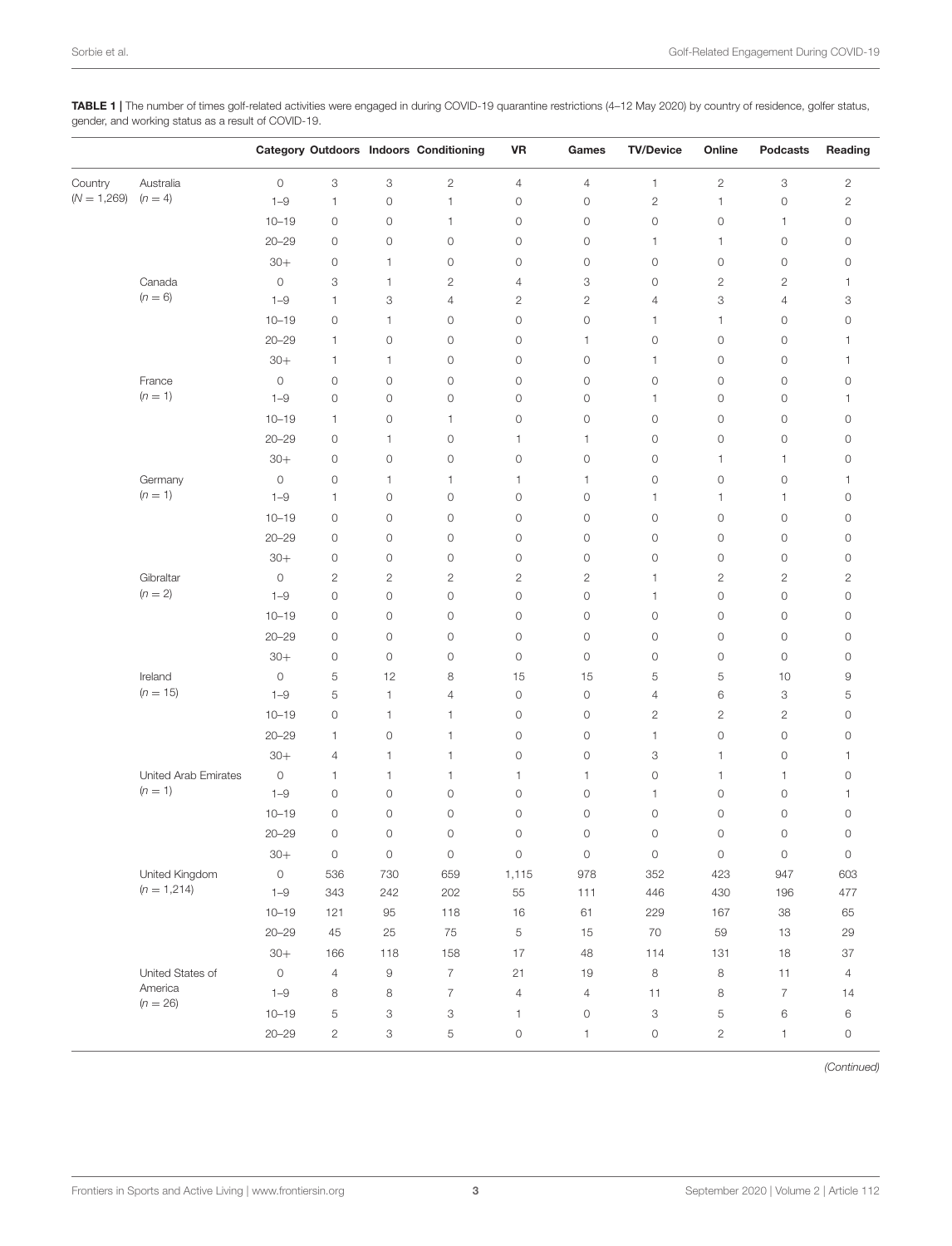### TABLE 1 | Continued

|                                                                  |                                         |                     |                |                | <b>Category Outdoors Indoors Conditioning</b> | <b>VR</b>      | Games          | <b>TV/Device</b> | Online         | <b>Podcasts</b> | Reading        |
|------------------------------------------------------------------|-----------------------------------------|---------------------|----------------|----------------|-----------------------------------------------|----------------|----------------|------------------|----------------|-----------------|----------------|
|                                                                  |                                         | $30+$               | $\overline{7}$ | 3              | 3                                             | $\circ$        | $\mathbf{2}$   | $\overline{4}$   | 3              | 1               | $\mathbf{2}$   |
| $(N = 1,267)$                                                    | Golfer status Professional ( $n = 22$ ) | $\circ$             | 6              | 6              | 5                                             | 21             | 16             | 4                | 4              | $\hbox{9}$      | 7              |
|                                                                  |                                         | $1 - 9$             | 6              | 6              | 1                                             | $\mathbf{1}$   | 3              | $\overline{7}$   | 9              | $\overline{9}$  | 8              |
|                                                                  |                                         | $10 - 19$           | 4              | 3              | 7                                             | $\circ$        | 3              | 9                | 3              | $\mathbf{1}$    | 5              |
|                                                                  |                                         | $20 - 29$           | 0              | 1              | 1                                             | 0              | $\circ$        | 0                | 2              | $\overline{c}$  | 0              |
|                                                                  |                                         | $30+$               | 6              | 6              | 8                                             | $\circ$        | $\circ$        | 3                | 4              | $\mathbf{1}$    | $\overline{c}$ |
|                                                                  | Golfer with handicap                    | $\circ$             | 516            | 712            | 631                                           | 1,089          | 963            | 340              | 415            | 915             | 569            |
|                                                                  | index                                   | $1 - 9$             | 334            | 234            | 212                                           | 55             | 105            | 440              | 420            | 194             | 480            |
|                                                                  | $(n = 1, 186)$                          | $10 - 19$           | 118            | 94             | 118                                           | 14             | 52             | 216              | 165            | 45              | 66             |
|                                                                  |                                         | $20 - 29$           | 47             | 28             | 77                                            | 6              | 18             | 71               | 57             | 12              | 30             |
|                                                                  |                                         | $30+$               | 169            | 116            | 147                                           | 17             | 48             | 117              | 126            | 19              | 39             |
|                                                                  | Social golfer                           | $\mathsf{O}\xspace$ | 32             | 40             | 44                                            | 51             | 42             | 21               | 24             | 50              | 44             |
|                                                                  | $(n = 59)$                              | $1 - 9$             | 17             | 13             | 4                                             | 5              | 9              | 27               | 19             | 8               | 15             |
|                                                                  |                                         | $10 - 19$           | 6              | 3              | 3                                             | 3              | 6              | 8                | 6              | $\mathbf{1}$    | $\circ$        |
|                                                                  |                                         | $20 - 29$           | 1              | 0              | 1                                             | 0              | $\circ$        | 1                | 3              | $\circ$         | 0              |
|                                                                  |                                         | $30+$               | 3              | $\overline{2}$ | $\overline{7}$                                | $\circ$        | $\overline{c}$ | $\mathbf{2}$     | $\overline{7}$ | $\circ$         | $\circ$        |
| Gender<br>$(N = 1,269)$                                          | Female<br>$(n = 160)$                   | $\circ$             | 85             | 112            | 94                                            | 148            | 148            | 81               | 87             | 137             | 84             |
|                                                                  |                                         | $1 - 9$             | 44             | 31             | 20                                            | $\hbox{9}$     | $\hbox{9}$     | 58               | 55             | 18              | 67             |
|                                                                  |                                         | $10 - 19$           | 12             | 8              | 17                                            | $\mathbf{2}$   | 3              | 14               | 10             | $\overline{4}$  | 6              |
|                                                                  |                                         | $20 - 29$           | 6              | 5              | 8                                             | $\circ$        | $\circ$        | 5                | 3              | $\circ$         | 1              |
|                                                                  |                                         | $30+$               | 12             | $\overline{4}$ | 21                                            | $\circ$        | $\circ$        | $\mathbf{2}$     | 5              | $\mathbf{1}$    | 3              |
|                                                                  | Male<br>$(n = 1, 109)$                  | $\circ$             | 470            | 649            | 587                                           | 1,016          | 877            | 287              | 358            | 841             | 538            |
|                                                                  |                                         | $1 - 9$             | 314            | 222            | 196                                           | 52             | 108            | 413              | 394            | 193             | 436            |
|                                                                  |                                         | $10 - 19$           | 115            | 92             | 110                                           | 15             | 58             | 220              | 165            | 43              | 66             |
|                                                                  |                                         | $20 - 29$           | 43             | 23             | 73                                            | 5              | 17             | 67               | 59             | 14              | 29             |
|                                                                  |                                         | $30+$               | 166            | 120            | 141                                           | 17             | 49             | 120              | 130            | 17              | 38             |
| Working<br>status as a<br>result of<br>COVID-19<br>$(N = 1,264)$ | Working<br>$(n = 244)$                  | $\circ$             | 105            | 143            | 137                                           | 214            | 173            | 57               | 65             | 182             | 122            |
|                                                                  |                                         | $1 - 9$             | 68             | 54             | 55                                            | 17             | 37             | 93               | 77             | 35              | 96             |
|                                                                  |                                         | $10 - 19$           | 29             | 11             | 24                                            | 6              | 21             | 49               | 49             | 14              | 11             |
|                                                                  |                                         | $20 - 29$           | 8              | 3              | 9                                             | $\circ$        | 3              | 18               | 18             | 6               | 6              |
|                                                                  |                                         | $30+$               | 34             | 32             | 18                                            | 6              | 10             | 26               | 34             | 6               | 9              |
|                                                                  | Working from home<br>$(n = 347)$        | $\mathsf{O}\xspace$ | 133            | 197            | 184                                           | 325            | 276            | 77               | 105            | 243             | 171            |
|                                                                  |                                         | $1 - 9$             | 115            | 69             | 56                                            | 13             | 28             | 137              | 136            | 79              | 138            |
|                                                                  |                                         | $10 - 19$           | 36             | 36             | 30                                            | $\overline{4}$ | 17             | 81               | 48             | 15              | 21             |
|                                                                  |                                         | $20 - 29$           | 15             | 12             | 28                                            | $\mathbf{1}$   | $\hbox{9}$     | 21               | 21             | $\sqrt{2}$      | 4              |
|                                                                  |                                         | $30+$               | 46             | 33             | 48                                            | $\mathbf{2}$   | 17             | $30\,$           | 37             | $\,$ 8 $\,$     | 13             |
|                                                                  | Not working<br>$(n = 398)$              | $\circ$             | 175            | 225            | 199                                           | 361            | 314            | 116              | 138            | 299             | 189            |
|                                                                  |                                         | $1 - 9$             | 104            | 78             | 65                                            | 20             | 42             | 142              | 142            | 78              | 157            |
|                                                                  |                                         | $10 - 19$           | 37             | 38             | 52                                            | 6              | 17             | 66               | 47             | 13              | 26             |
|                                                                  |                                         | $20 - 29$           | 14             | 9              | 25                                            | 3              | 5              | 23               | 18             | 3               | 12             |
|                                                                  |                                         | $30+$               | 68             | 46             | 57                                            | 8              | 20             | 51               | 51             | 5               | 14             |
|                                                                  | Retired                                 | $\circ$             | 137            | 193            | 158                                           | 259            | 256            | 114              | 132            | 248             | 134            |
|                                                                  | $(n = 275)$                             | $1 - 9$             | 71             | 50             | 40                                            | 11             | 10             | 100              | 92             | 18              | 113            |

*(Continued)*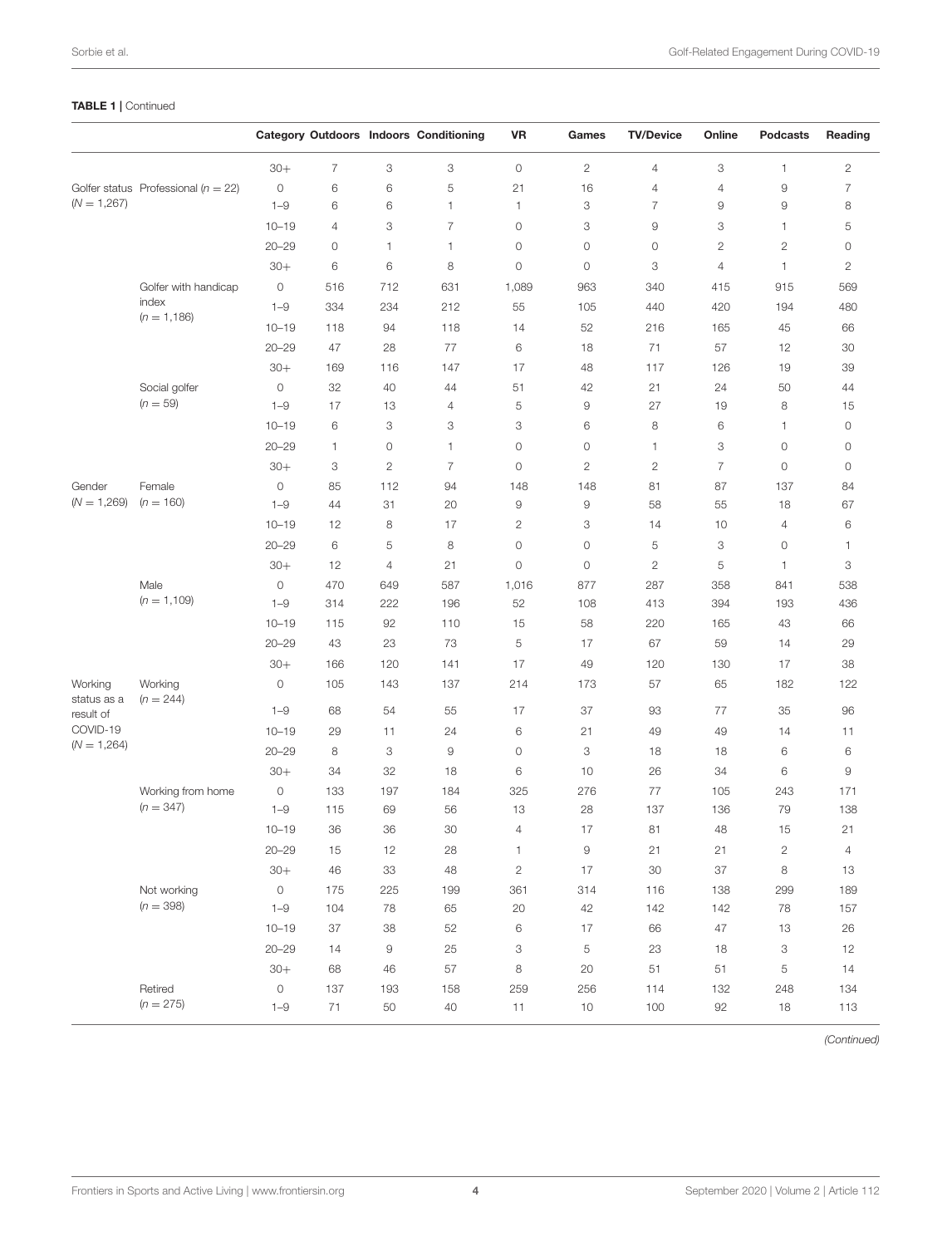#### TABLE 1 | Continued

|           |    |    | <b>Category Outdoors Indoors Conditioning</b> | VR | Games | <b>TV/Device</b> | Online | Podcasts | Reading |
|-----------|----|----|-----------------------------------------------|----|-------|------------------|--------|----------|---------|
| $10 - 19$ | 26 | 14 | -21                                           |    | 6     | 37               | -31    | b.       | 13      |
| $20 - 29$ | 12 | 5  | 18                                            | 2  |       | 10               | b.     |          |         |
| $30+$     | 29 | 13 | 38                                            |    | 2     | 14               | 15     |          |         |
|           |    |    |                                               |    |       |                  |        |          |         |

Category: Number of times golf-related activities were engaged in; Outdoors: During the lockdown period, how many times have you performed physical golf skills outdoors (e.g., golf *shots and chipping into a net)?; Indoors: During the lockdown period, how many times have you performed physical golf skills indoors (e.g., chipping and putting)?; Conditioning: During the lockdown period, how many times have you performed physical conditioning exercises related to golf sessions (e.g., strength and conditioning programmes, gym programmes related to golf)?; VR (VR, virtual reality): During the lockdown period, how many times have you performed physical virtual reality golf skills (e.g., Wii, VR golf games)?; During the lockdown period, how many times have you performed golf related games (e.g., golf games on a PlayStation, Xbox, Switch, iPad or mobile)?; TV/Device: During the lockdown period, how many times have you watched golf on TV or any device (e.g., repeats of tournaments, golf shows/movies)?; Online: During the lockdown period, how many times have you watched online golf tutorials (e.g., engaging with coaching videos on Twitter, Facebook, YouTube)?; Podcasts: During the lockdown period, how many times have you listened to golf related podcasts, audiobooks or radio shows?; Reading: During the lockdown period, how many times have you engaged with golf related reading materials (e.g., magazines, books, journals).*

age [\(Sorbie et al., 2020\)](#page-5-20), gender [\(Lange, 2019\)](#page-5-22), and golf handicap index [\(Golf Care, 2016\)](#page-5-23); the dataset provides insights into what golf-related activities were performed during an unprecedented period of restricted movement; within the dataset participant demographics were collected, which may be useful for further analysis, replication, and extensions of the current research (i.e., age, gender, country of residence, occupation, working status at the time of data collection, golfer status, golf handicap index, golf-related activities, and completion date/time); and the data were collected during a narrow time period (4–12th May 2020) and after a prolonged period of quarantine, which reflected similar conditions for the majority of the dataset [following the closure of the survey (12th May 2020) many golf courses in the UK were permitted to reopen [\(United Kingdom Government,](#page-5-21) [2020b\)](#page-5-21)].

The present dataset has some limitations: it only relates to the sport of golf; the dataset only presents golf-related activities that were performed during a period of quarantine restrictions (4–12th May 2020); and the dataset is only representative across limited countries and golfer status (i.e., a high percentage of the golfers are from the UK and are golfers holding a golf handicap index).

### Possible Research Paths

The dataset provides insights into the golf-related activities that were performed, and the frequencies in which they were performed, during a period of quarantine restrictions (4–12th May 2020). The dataset can be filtered according to age, gender, country of residence, occupation, working status at the time of data collection, golfer status, golf handicap index, golf-related activities, and completion date/time. Following this, the dataset can be used to compare golf-related activities across the different demographics and other data included within the dataset. For example, the dataset can provide insight into differences in golfrelated activities between multiple occupations, specific working status' during COVID-19, or different golfer status'. This could enable researchers to gain an understanding of golfers' habits dependant on their status during a period of quarantine (4–12th May 2020).

In future research, the present dataset could also be used to provide recommendations if there were to be another move toward quarantine restrictions during the current pandemic, or even future pandemics. Furthermore, the dataset could be used to compare golf-related activities with other datasets (e.g., tennis-related activities) collected during quarantine restrictions. The dataset could also be used for future reports that provide insight into physical and sport-related activities that were being conducted during the quarantine restrictions.

### DATASET DESCRIPTION

The data in the present report have been deposited in the Mendeley repository and are freely accessible through the following link: [https://data.mendeley.com/datasets/](https://data.mendeley.com/datasets/pnvv34cm37/draft?a=d80312a3-8588-413b-8eb1-473f007679b2) [pnvv34cm37/draft?a=d80312a3-8588-413b-8eb1-473f007679b2](https://data.mendeley.com/datasets/pnvv34cm37/draft?a=d80312a3-8588-413b-8eb1-473f007679b2) under the name: "Golf-related engagement during COVID-19 quarantine restrictions, 4–12th May 2020." The dataset has been stored in a Microsoft Excel (Version 2016) format, has been anonymised throughout and any identifiers have been removed.

# DATA AVAILABILITY STATEMENT

The datasets presented in this study can be found in online repositories. The name of the repository and accession number can be found in the article.

### ETHICS STATEMENT

The studies involving human participants were reviewed and approved by Abertay University. The patients/participants provided their written informed consent to participate in this study.

# AUTHOR CONTRIBUTIONS

All authors listed have made a substantial, direct and intellectual contribution to the work, and approved it for publication.

# ACKNOWLEDGMENTS

We appreciate the assistance of College Links Golf in promoting the study during data collection.